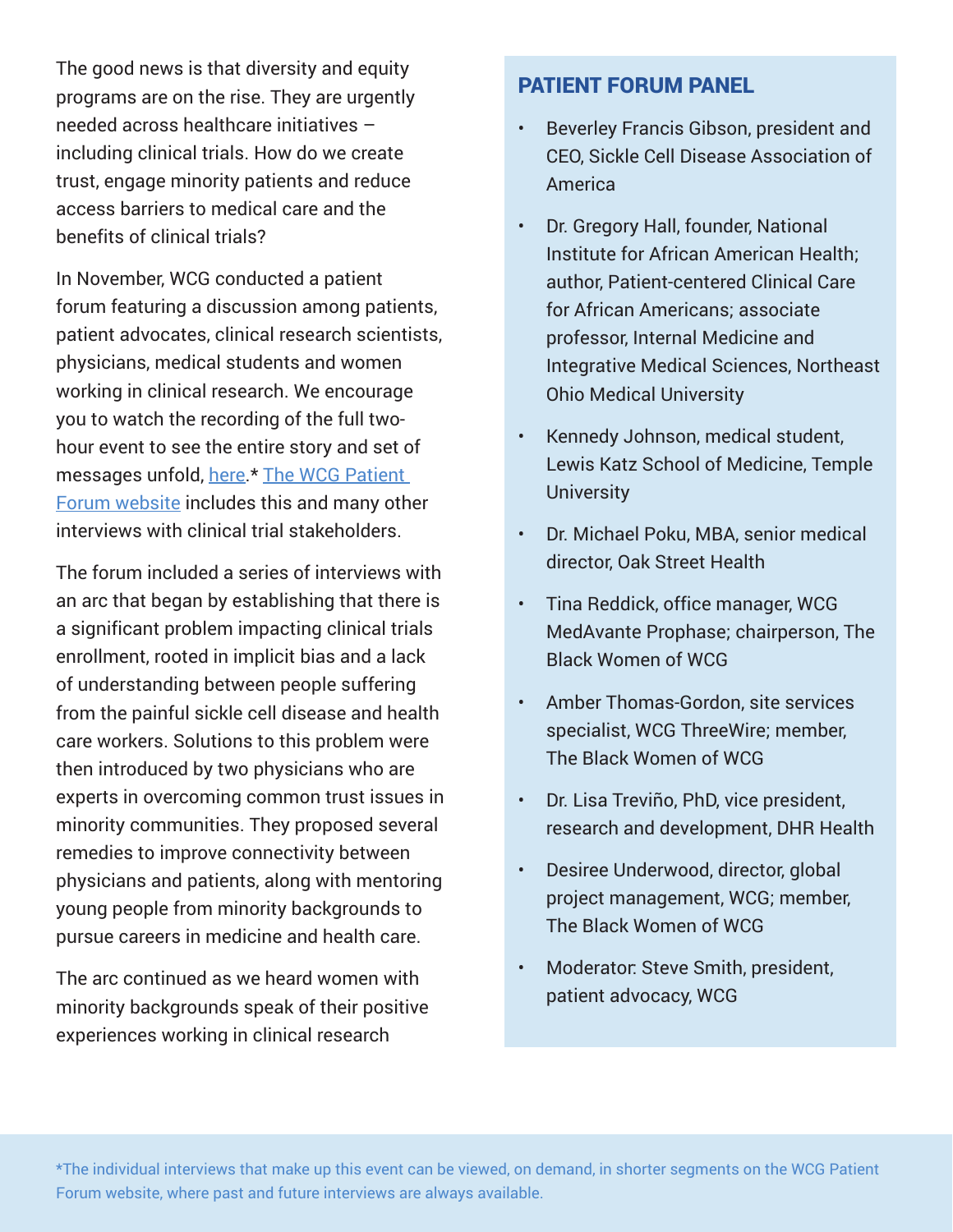

and going to medical school, along with the importance of mentoring. Finally, we heard from a scientist leading clinical research at a major healthcare institution in the Rio Grande Valley, who has come home to where she grew up as a Mexican American in a predominantly Mexican American community. She helped us understand how the most modern science and clinical research methods combine with culturally competent communication approaches to win trust and participation from underserved ethnic communities.

"This entire event is a call to action for clinical trial professionals faced with questions of how to overcome the access barriers that prevent participation in clinical research by underserved minorities," noted Steve Smith, president of Patient Advocacy for WCG. "The real solutions presented, articulated by members of the communities in question who make these solutions work, are inspiring and informative."

## BUILDING TRUST

For any relationship to flourish, there must be trust. "In the African American community, there has been a history of mistrust and distrust because of things that have happened with Henrietta Lacks, the Tuskegee airmen and some other experiments," said Beverly Francis-Gibson, president and CEO of the Sickle Cell Disease Association of America. The pharmaceutical industry needs to understand patient hesitancy and bring that sensitivity to the conversation so we can move forward. To recruit diverse patients for clinical trials, the participants must feel they can trust the pharmaceutical or biopharmaceutical companies involved. Along with clinical trial information, we can provide information about the sponsors: What are their philosophies? What is their mission?

We need more options for patients who are needlessly suffering and dying. In the case of sickle cell disease, for example, there are only four FDA-approved drugs on the market. The way to initiate more studies for this disease is to leverage relationships with minority communities nationwide, plus patient advocacy groups, to encourage more patients to begin and complete trials. These participants need to feel that the sponsors and clinical trial sites involved – which may include large hospitals, institutions, community clinics or small clinics – are conducting these trials with their best interests in mind.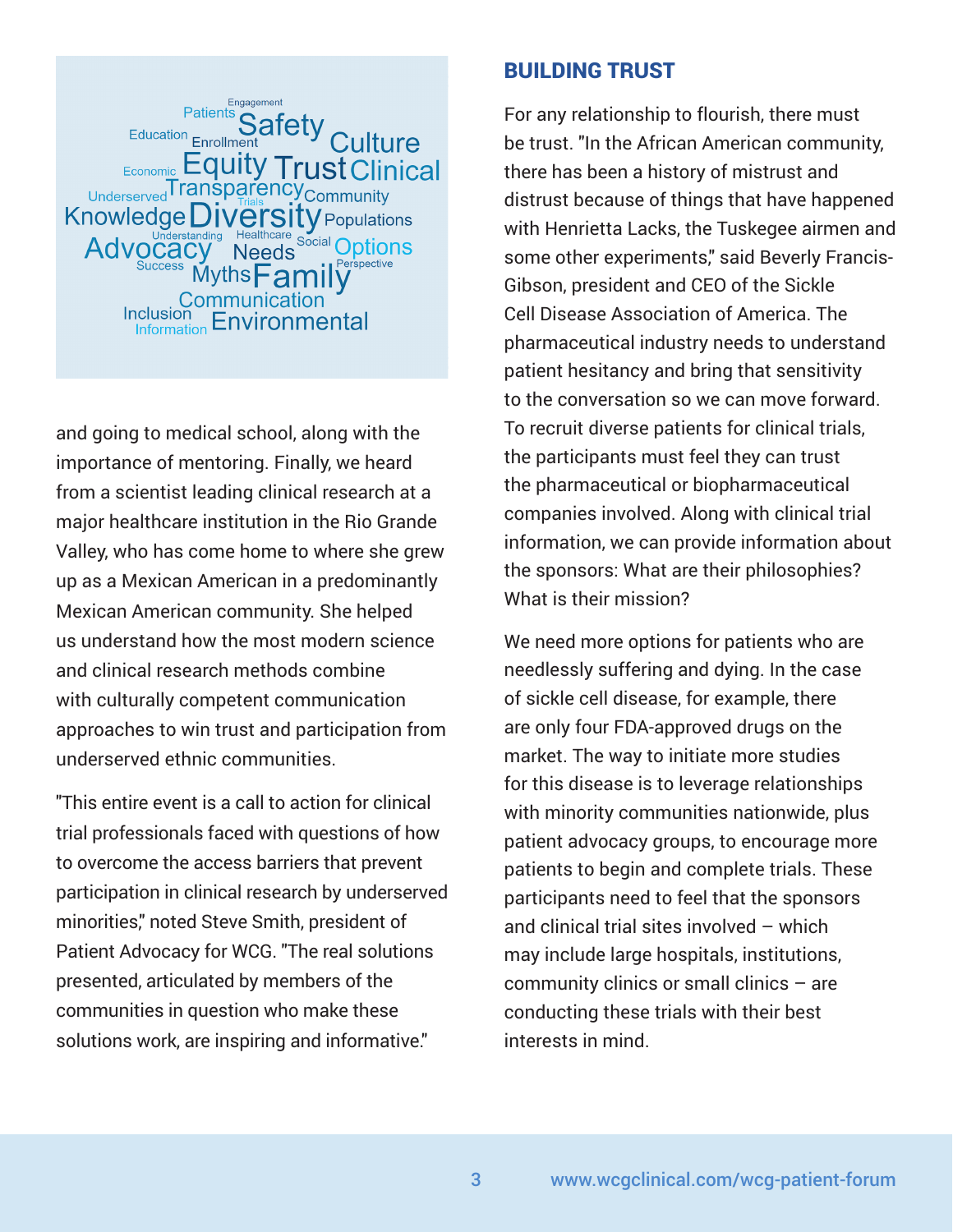How do we envision developing a more clinical-trial-savvy population? Many people lack information about clinical trials and what they entail in terms of family impact or quality of life. If they have the opportunity and encouragement, patients will participate to benefit their own health  $-$  or humanity in general. We hear patients say, "I may not benefit from a clinical trial in my lifetime, but I want to know that I am contributing to sickle cell disease treatment for future generations." They are willing to sacrifice for the betterment of their community, so we need to build trust and encourage this support.

## ENGAGING MINORITY PATIENTS

When we are transparent and demonstrate the benefits of clinical trial participation, we will see a response from the community. Then, we can ask participants to share their stories with others, and they will help us bring more people into the fold. If we do our job well, we can start a new trend and engender more support, participation and knowledge surrounding clinical trials. In the long term, we will dispel some myths, as well. In contrast, if patients feel exploited or abused, they will share those perceptions with their communities.

We need liaisons between the pharmaceutical industry and the patient community. "Companies don't fully understand what life is like for someone living with sickle cell disease," noted Francis-Gibson. "Sponsors may create

a trial expecting sickle cell patients to travel to another state and reside in a hospital for two to three months. However, many of these patients practically live in hospitals already, or they may have jobs and not be able to take time off from work. Also, patients may have families with small children. Especially during COVID, sickle cell patients are avoiding travel of any type." A liaison can provide education on the patient perspective so that sponsors can design trials for success.

Another approach for engaging minority patients is via trained community health workers. For example, the Sickle Cell Disease Association of America (SCDAA) has a certified curriculum to train lay individuals to become community health workers. They place these workers in local communities with SCDAA member organizations and at clinics and hospitals. Why is this helpful? These trained workers know the community, and they are trusted. Sponsors can provide extra expertise as needed to help direct them, guide them and respond to patient inquiries. This community health worker model is one that we can expand for other diseases. It can help amplify healthcare messages as workers speak directly with patients, understanding what they are experiencing.

## BREAKING THROUGH BARRIERS

We know that minorities are underrepresented in clinical trials. We understand that we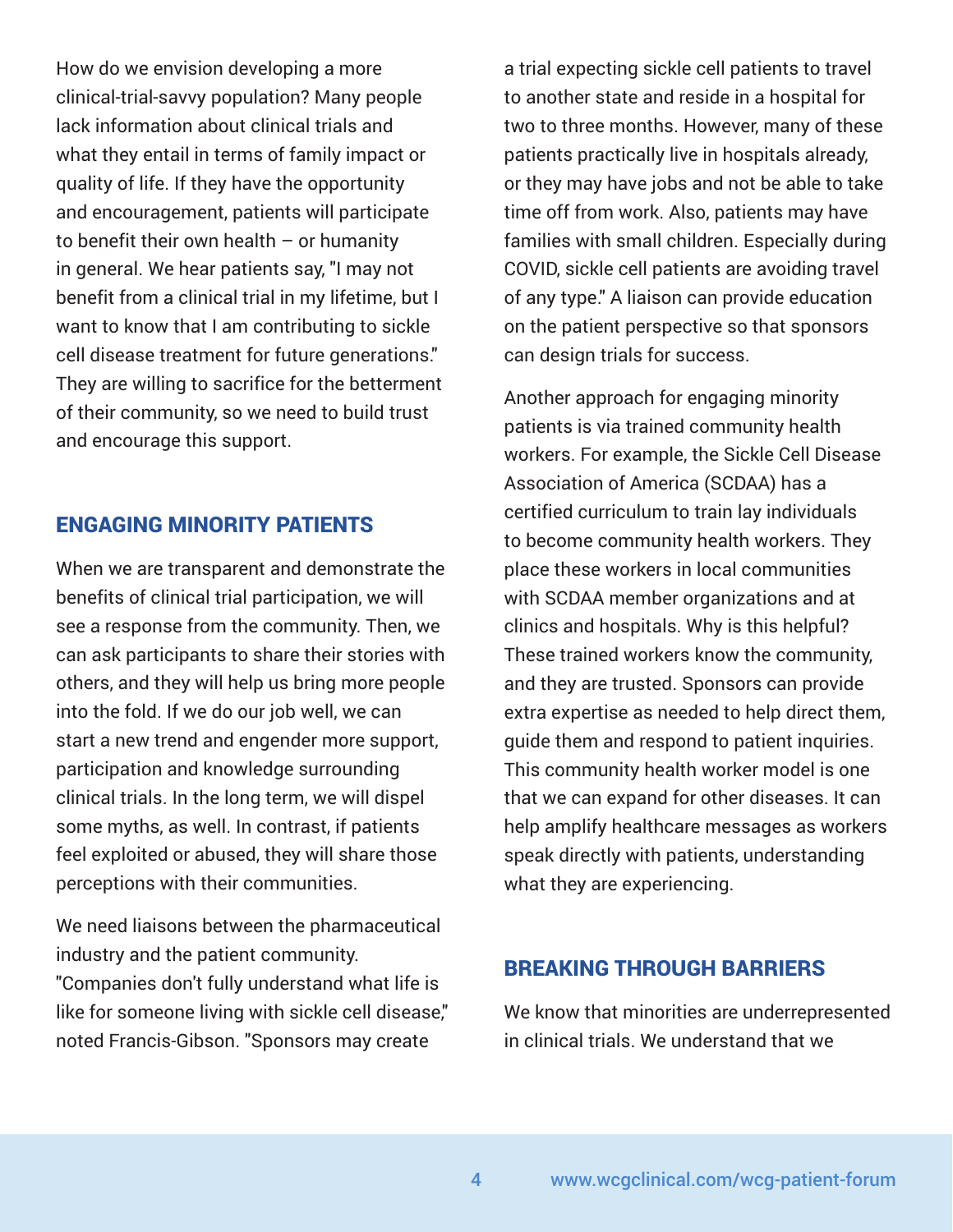must ensure that clinical trials represent the populations that can benefit from medical breakthroughs. The effort begins with identifying the barriers to healthcare and clinical trial participation. These barriers are primarily social determinants of health – unmet social, economic, physical and environmental needs.

Dr. Michael Poku, senior medical director at Oak Street Health, said, "We have to ask patients and families, 'What do you require to be successful? I think I know what you need from a paternalistic perspective; you need to take this medication, you need this particular preventative intervention and you need to exercise.' But the big question becomes how we address underlying needs identified by Maslow's Hierarchy of Needs. We want the patient to take their medication, but if they're busy addressing fundamental needs such as housing and food insecurity, we're not going to be successful from a medical perspective."

Effectively running a clinical trial including minority communities with income challenges requires assessment of these underlying issues: Do they feel safe? Do they have enough food? Do they have childcare? Are they concerned about the money for extra bus rides to the clinic or perhaps co-pays? The effort begins during screening and identification. Historically, the industry felt this was not our domain; we focused only on health-related issues. We didn't talk about socioeconomic status, transportation needs or other factors

because we operated in a silo, and ancillary factors were someone else's concern. Today, however, we know how inextricably linked these concepts are. Clinical trial teams need to be aware of these issues and address them.

"Once you go out into the community, you have to take off your white coat," said Dr. Lisa Treviño, vice president of research and development for DHR Health. We need to take off our titles, badges and pedigrees. We must approach patients with accurate, transparent information about their disease, share knowledge they can understand, and then get them to talk and engage.

"In Hispanic communities, we have to remember that healthcare is a family affair," explained Treviño. "We are not only speaking to individuals with, for example, diabetes or fatty liver disease; we must also talk to the family. We need to include everybody and make them feel comfortable because these communities are all about family." Likewise, we must embrace their culture to successfully break through barriers to achieve better healthcare initiatives, including clinical trial participation.

This well attended and engaging WCG Patient Forum event emphasizes that, as an industry, we can work together to diversify clinical trial enrollment, retain minority patients and provide quality healthcare to underserved and vulnerable populations. If you're ready to increase diversity and equity in your clinical trials, WCG can help. Contact us here.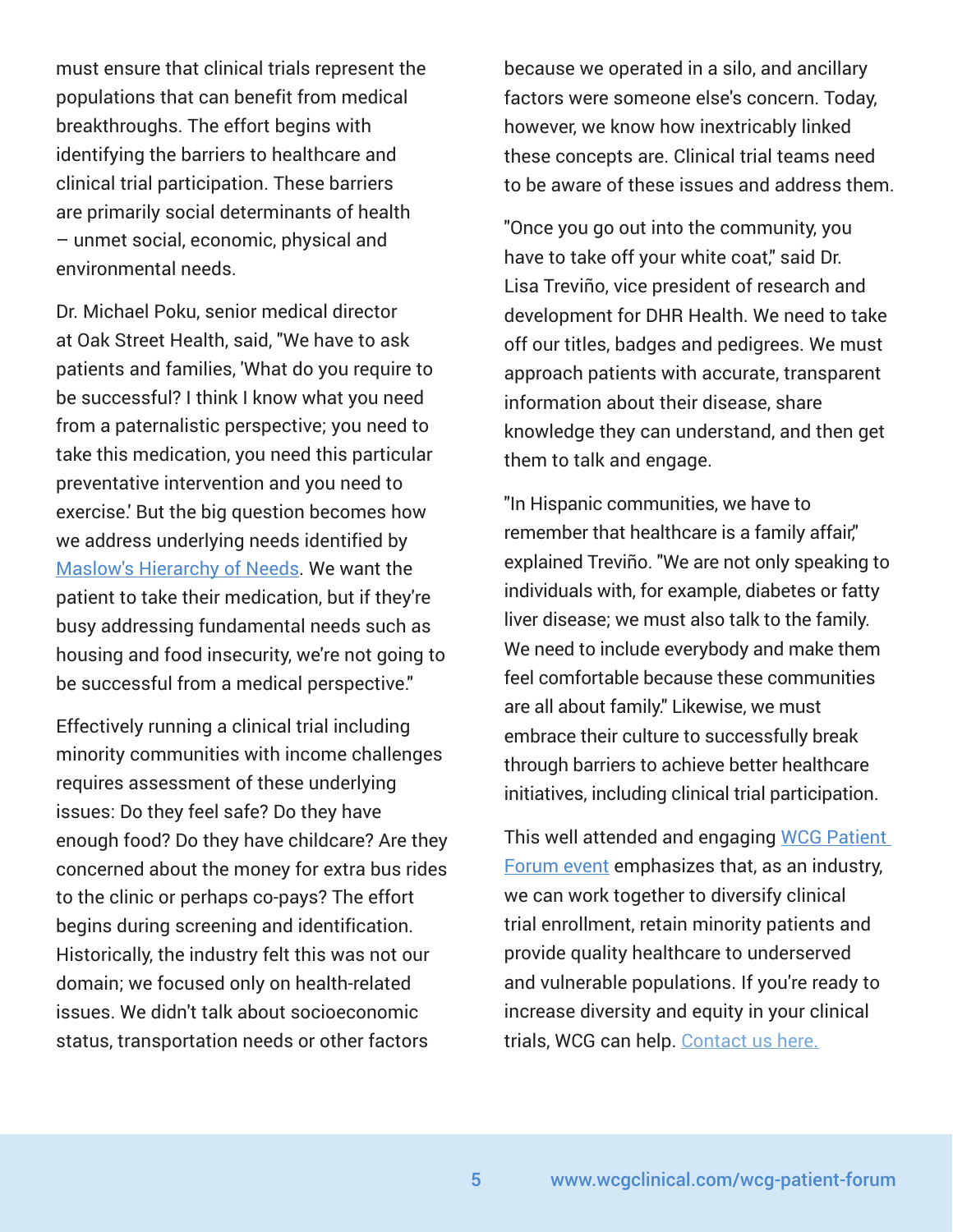## RESOURCES

- WCG Patient Forum
- Sickle Cell Disease Association of America (SCDAA)
- National Institute for African American Health (NIAAH)
- Patient-Centered Clinical Care for African Americans